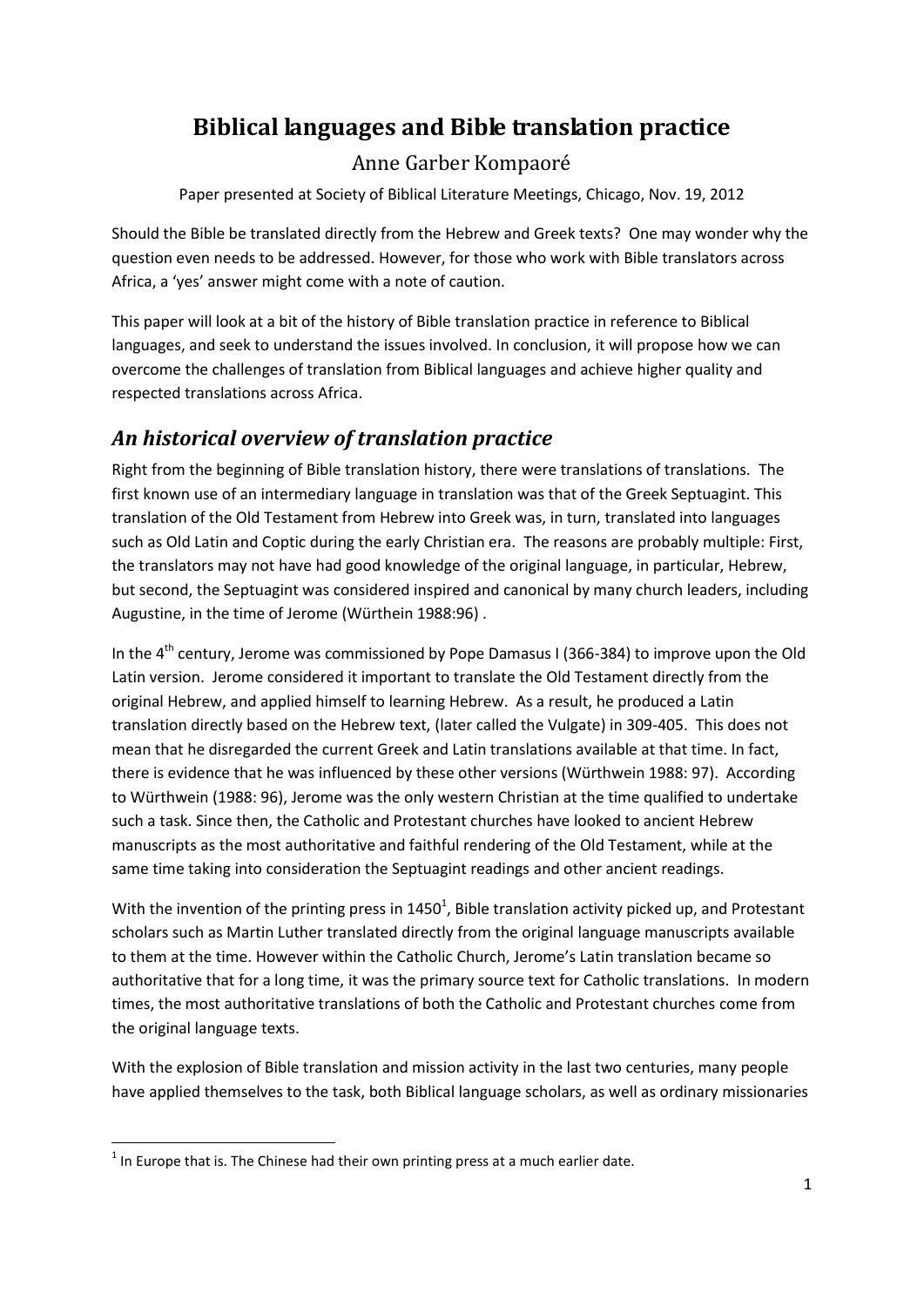who would simply use the King James Version as their source text. This was especially true in the African context.

The first secondary school in Africa, Fourah Bay College, was founded in Freetown in 1827 in order to train Africans for missionary work. Based on the European model of that time, Hebrew and Greek were taught so that Africans could be trained to translate the Bible into their languages and in the languages of the people that they would be serving (Schaaf 2000: 52)<sup>2</sup>. Out of this college came the first African Anglican Bishop, Reverend Samuel Ajayi Crowther (1809-91). He supervised the translation of the Bible into his own language, Yoruba, completed in 1884 (Noss 2004:14). According to Walls (1992), Yoruba was the first African translation in the modern era in which a mother tongue speaker took a leading role.

There are other notable examples of well-trained Africans collaborating with missionaries in Bible translations<sup>3</sup> but for the most part, it was only the missionaries who had mastered the Biblical languages and corrected what mother-tongue speakers had translated from the English. $^4$ 

**.** 

In 1847, the Basel mission started a seminary in Akropong, Gold Coast. In 1858, a higher level institution was founded. But the mission truly wanted well educated Africans for the mission and specialized language work, so starting in 1854, 4 people were sent for seminary training in Europe (Faure 1978: 171-172). Out of the training at the Basel mission came Jakob Nikoi who also became a teacher of Hebrew at the seminary and collaborated with Johannes Zimmerman, the head of the Gã translation project (Ekem 2010: 59).

David Asante was one of the first five students who graduated from the seminary at Akropong, where he had learned German, Greek, Latin, and Hebrew. He taught at seminary himself for some time before going to Europe in 1857 for further studies. He is also known for working with Johann Gottlieb Christaller who headed up the Twi translation work (Ekem 2010:79).

 $<sup>4</sup>$  See Ekem 2010: 168-169: "The missionaries could not have chalked up these achievements on their own.</sup> Teams of indigenous co-workers contributed in giving shape to the draft translations that were finalized for printing. In terms of the Old Testament books, the following comment is illustrative of the translation procedure adopted by Binder<sup>4</sup> and possibly, other missionaries, "Evidently, the helpers translated from English and Binder is most likely to have corrected from the Hebrew."

"This procedure is similar to the one adopted by the Basel missionaries, some of whose indigenous partners were, as noted at in previous chapters, found wanting in the biblical languages. If more of these indigenous translators were given the opportunity to study the biblical languages—like Onipayede who could discuss New Testament Greek texts with Weyhe—the quality of their translations would have improved and thereby, reduced the burden on Binder and his fellow Bremen missionaries."

 $2$  See also Faure (1978: 194-197).

 $3$  In 1843, The British and Foreign Bible Society published the gospels of Matthew and John in the Gã language. This translation was done by a speaker of that language, the Rev. A. W. Hanson, who had been educated in the United States. Ekem (2010: 54), shows evidence that these two Gospels may "have been translated from the original Greek, based on the available Textus Receptus readings."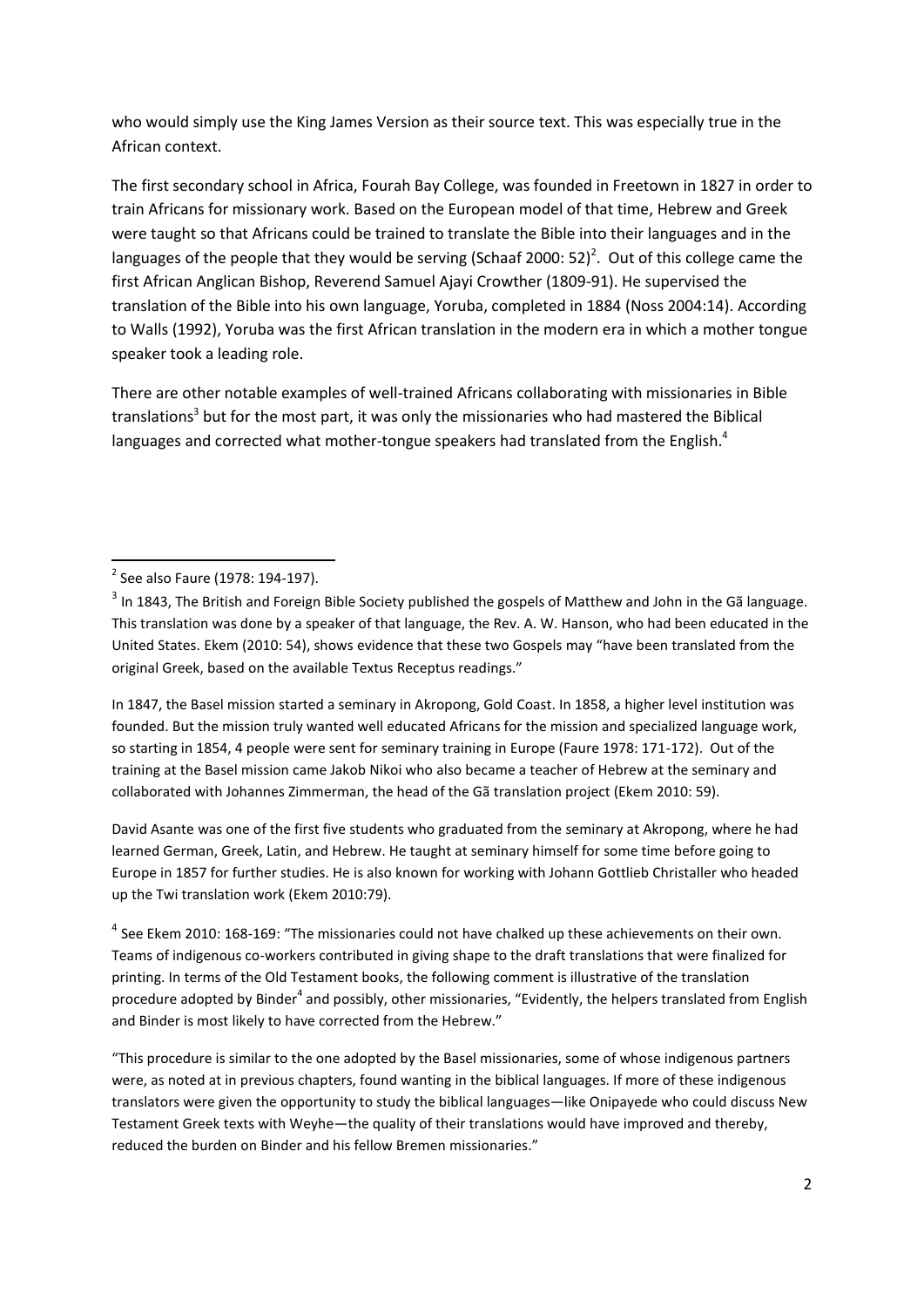## *Modern Translation practice*

In the 20<sup>th</sup> century, United Bible Societies became very active in developing resources to facilitate translation from the original language manuscripts. This has included scholarly editions of the Biblical texts, publications on textual issues<sup>5</sup> as well Louw and Nida's Greek and English Lexicon of the New Testament Based on Semantic Domains (1988).

Eugene Nida's book, *Bible Translating*, first published in 1947 and revised in 1961, states clearly that Hebrew and Greek texts are to be followed when translating (1961: 50). But he also warns about the importance of knowing the Biblical languages well and being careful about interpretations that diverge from the respected English translations (KJV, English Revised Version, American Standard Version, and the Revised Standard Version). Then he adds,

"This does not mean that the English versions cited are necessarily to be the basis for the translation into an aboriginal language. This would be to defeat the purpose of the Bible Society in emphasizing the use of the original languages. It does mean that when the translator's interpretation of the Greek differs markedly from the more accepted English versions, such an interpretation should be checked with the utmost care." (p.52)

At the time the book was written, it was assumed that most 'translators' would be missionaries, and that the indigenousspeakers would be 'informants'. However, Nida did have a section in his book where he outlined the requirements and procedures for indigenous translators. He states:

"The translators must have a thorough knowledge of both languages: the source language and the receptor language. If possible, the translators should have a working knowledge of Greek and Hebrew. But this is frequently not the case. .." (p.96)

The first two handbooks for translators published by UBS, Mark (1961) and Luke (1971) clearly pointed in the direction of helping translators access Biblical languages. Both handbooks provided careful exegesis of transliterated Greek words and phrases before giving translation advice.

Moving on into the 1970's, mother-tongue translators increasingly took on the task of Bible translation. For instance, work on the first Bible in Swahili that was translated by East African Bible scholars began in 1973 and was completed in 1995 (Mojola 2004: 99) $^6$ .

However, it appears that this shift towards indigenous translators also coincided with a shift in orientation of the Translators Handbooks, where the assumption was made that more and more translators would NOT have an adequate knowledge of the Biblical languages. From 1972 on, with the publication of the Handbook on Acts by Newman and Nida, the Greek transliterations were kept at a bare minimum, and discussion of the Greek text was done with the help of a literal translation into English in comparison with the dynamic TEV translation. As the introduction clearly states, this change was an intentional policy change using the following rationale: "Those who know Greek can readily

1

<sup>&</sup>lt;sup>5</sup> The United Bibles Societies Greek New Testament 4th Edition and Biblia Hebraica Stuttgartensia (BHS)

 $^6$  These translators included New Testament scholar and retired UBS Translation consultant, Dr Peter Renju and as well as Dr Leonidas Kalugila, a former professor of Hebrew at Makumira University in Tanzania, who had a PhD in Old Testament Studies (Aloo Mojola, personal communication)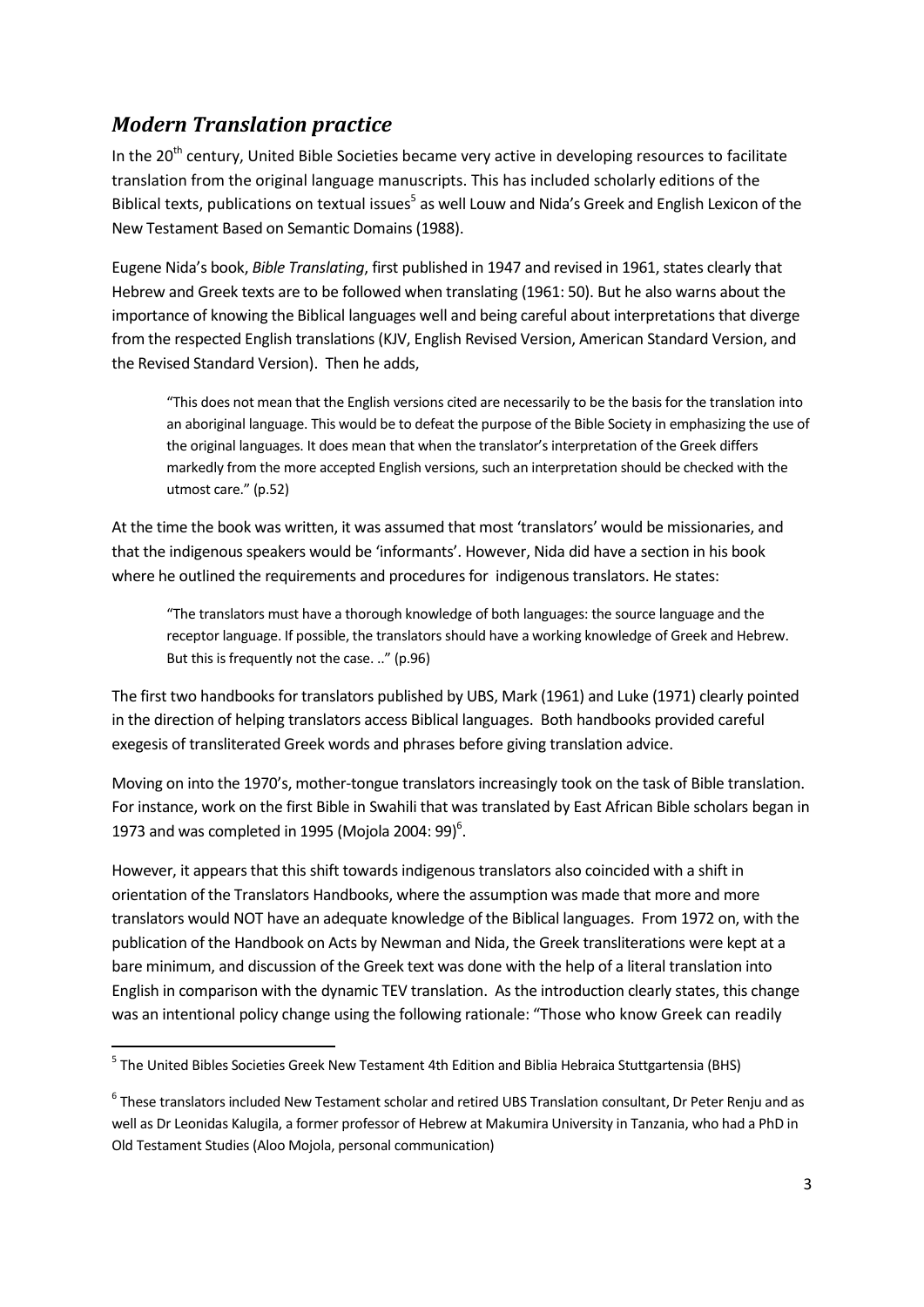determine the Greek equivalents (through the literal English translation) and those who do not know Greek are not helped by the heavy use of transliteration." (Newman and Nida 1972: v).

Later Handbooks eventually adopted the format of presenting the RSV and the TEV versions side by side before providing a commentary and translation advice for the passage. This was in line with what was to be called the base – model text approach to translation (see Fehderau 1979). One translation, considered closer to the Hebrew or Greek (such as NRSV or Louis Segond), would be chosen as the *base source text* in terms of exegetical and textual decisions, and the second, a more dynamic translation such as TEV or BFC would be considered the *model* in terms of style and simplicity. Thus the handbooks served to encourage this approach.

This *base-model text* approach to translation through an intermediary language was really the only viable solution for many translation projects, where mother-tongue speakers did not have knowledge of Biblical languages. It did provide a certain stability in the accuracy of the translated text, and it allowed the translation work to move ahead at an acceptable speed. These handbooks are quite helpful for those who speak English. However production of handbooks in other languages such as French or Portuguese is still lagging far behind<sup>7</sup>. As a result, translators with little or no knowledge of the Biblical languages or adequate English are susceptible to committing many more interpretation and translation errors than an Anglophone translation team.

In the 1990's began a movement towards training translators at University level biblical studies, translation, linguistics and Biblical languages courses. UBS and SIL collaborated with institutions across Africa to provide Biblical language training for translators and exegetes. These have included translation programs at Nairobi Evangelical School of Theology (begun in 1989), Faculté de Théologie de l'Alliance Chrétienne in Abidjan (begun in 1999), and Faculté de Théologie de Bangui (begun in 2000). The Centre of Bible Translation in Africa was founded in 1995 at the University of Stellenbosch, South Africa because of their concern "that in most Bible translation projects, English, French or Portuguese are used as source texts" and "that indigenous translators are seldom sufficiently trained in Biblical languages and cultures."<sup>8</sup> Intensive Hebrew courses were organized by the Home for Bible Translators in Israel, and since 1994, HBT has trained over 60 African translators (personal communication, HBT). Translators have also come out of other theological schools with training in Biblical languages. And since 1996, both SIL and UBS have initiated courses in Biblical Hebrew in workshop settings. Don Slager, the current editor of the UBS handbook series states that the current handbooks being produced in English do allow more direct reference to Greek and Hebrew, thus recognizing the increasing knowledge of the original languages among the translators (personal communication).

As a result, the number of translators competent in Biblical languages is steadily growing. Nowadays, many Bible Society and SIL translation teams do have at least one member who serves as an

**.** 

<sup>&</sup>lt;sup>7</sup> The Translation Handbooks in French, to date, are : Gen, Lev, Ruth, Jonah, Daniel, Micah, Mark, Luc, Jean, Philip, Heb, I, II Thess. In preparation are Joel, Hab, Eph, Gal, Philemon. (personal communication, Lynell Zogbo). Portuguese handbooks are even further behind with 12 unpublished drafts of handbooks being prepared for publication (personal communication, Vilson Scholz).

<sup>&</sup>lt;sup>8</sup> Quoted from the website of the Centre for Bible Translation in Africa[: www.cebita.org.\)](http://www.cebita.org/)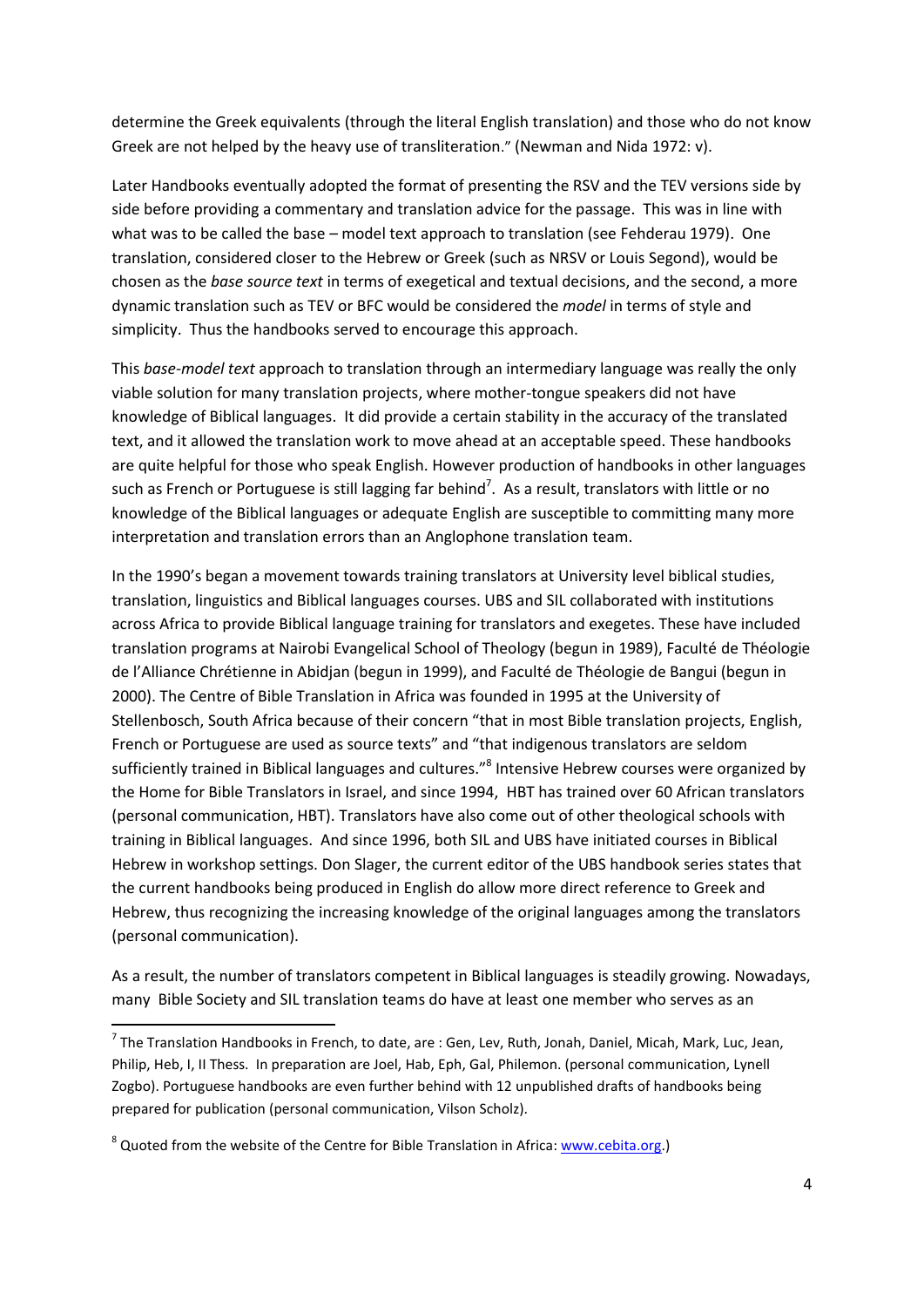exegete for the translation project and has at least some knowledge of a Biblical language. These exegetes are increasingly first language speakers.

While this emphasis on Biblical language training is growing, there is a need to carefully consider both the advantages as well as the challenges for such a venture as we seek the best way forward.

### **Translating from Biblical languages: the advantages**

First of all the advantages:

There is really no debate on the value of translating from the Biblical languages especially if one knows the Biblical languages well:

1) It can help a translator avoid semantic interference of the intermediary language

2) It can facilitate the understanding of textual and interpretational problems.

In general consulting the original manuscripts can contribute to a higher quality and critically acceptable translation.

We discuss each of these points here.

**.** 

#### *1 Avoid the interference of the intermediary language*

Dr. Harold Fehderau and others who have promoted the base – model approach have fully recognized the limitations of this model. Fehderau (1984:5) states : "Since many teams are not able to translate directly from the original languages, secondary language bases are needed (French, English, etc.) as source texts. This gives rise to special THIRD-LANGUAGE PROBLEMS".

When one is translating, it is extremely rare to find an exact semantic correspondence between the terms of the two languages. Therefore translation is always an approximation of the original. Thus **when translating from an intermediary language, one is producing an approximation of an approximate translation**. The effect is similar to that of trying to count on the veracity of second and third hand information, where the information is more likely to be distorted, misleading, or just plain false! In the case of Bible translation, the challenge is even greater as the translator attempts to understand Biblical language and culture through the lens of a European language, both of which are likely to be quite different from one's own culture and language. Let's look at a few examples.

**One problem** is **what the word in the intermediary language may trigger in the mind of the translator**. In Genesis 26:17, a translator rendered the verse "Isaac left there and set up camp in the valley of Gerar." <sup>9</sup> by saying "Mount Gerar". The translator thought he was making the text more clear and explicit by saying 'Mount Gerar', because in his mind, the word for 'valley' necessarily evokes the image of a mountain, and not of a rolling plain through which snakes a river valley and

<sup>9</sup> The Hebrew word *naxal* is a waterway or river valley that is dry most of the time except during rains, at which time it can become a rushing river The word *wadi*, or *oued* in French, has become a technical term borrowed from Arabic which is a very close semantic correspondence to the Hebrew *naxal*, and is used frequently in the Israeli context. Unfortunately, though, anyone unfamiliar with that context is unlikely to understand this word.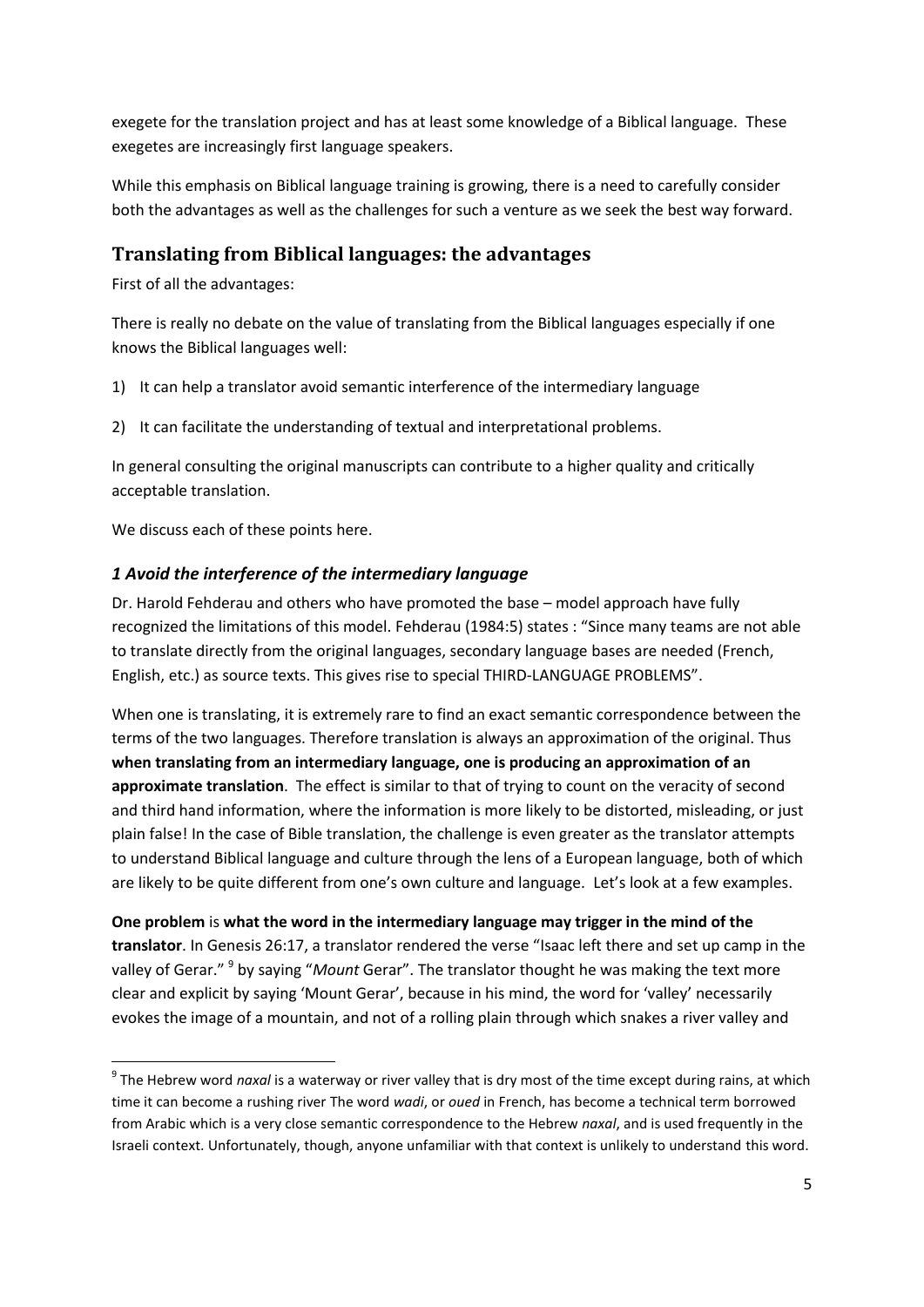which is dry most of the year. When he understood better the Hebrew word for valley, *naxal*, he was able to make a direct correspondence with a term in his own language (*water-road*), since there are plenty of *naxal* in his own physical environment.

But the problem does not stop there! The word 'valley' in English and in French is used to translate at least three terms in Hebrew. So the translator cannot count on translating *water-road* everywhere he sees the word *valley*! For that reason, it would be quite advantageous for the translator to know what Hebrew word is used in each context, and of course, to better understand the geography of Israel.

**A second problem** is the **occasional apparent conflict between the base and model texts**. In Ruth 3:2, the NRSV translation says that Boaz will be *winnowing* barley on his threshing floor. However the Good News translation (GNT) states he will be *threshing* barley on the threshing floor. BFC apparently copies the GNT and says that Boaz will be *beating* (battre) the barley. An African in the Sahel area of West Africa would be fully confused if he looked at his base and model texts, knowing very well the distinction between winnowing and beating during the harvests of millet and other grains. However, if he simply checked the meaning of the Hebrew word for 'winnow' *zarah* in a variety of contexts with the help of a concordance, he will find that nowhere else is this word translated as 'thresh'.

Now an African may wonder why the dynamic translations would make such a 'mistake'? In the modern western world, all harvesting and threshing and winnowing is often done by a single machine. Many people have little familiarity with the harvesting process all hidden away in the threshing machine, and even less of the ancient methods used by the Israelites. Many rural Africans, on the contrary, are perfectly familiar with ancient Israelite notion of winnowing the tossing up of the grain so that a light breeze can blow off the chaff and let the grain fall directly to the ground. Access to and proper knowledge of the Hebrew text and resources would most quickly clear up the confusion.

These two examples show that sometimes the semantic correspondence between an African language and the Biblical languages is more direct. When this is the case, an intermediary language serves only to muddy the waters, so to speak. A good understanding of both the original languages and one's own language will allow the translator to make such discoveries.

The matter becomes even more complicated for the translator when he encounters **variant intermediate language translations for certain key Hebrew words** because of the fact that there is no clear semantic correspondence of the Hebrew notion with any word in that language. Such is the case for the translation of *xesed* into French. In Psalm 103:4 NBS and TOB translate this word with *fidélité* (faithfulness), Louis Segond and BFC say *bonté* (goodness), and PDV renders it with *amour* (love). A translator unfamiliar with the rich meanings associated with *xesed* may be slightly confused with the variation among the translations, and then simply choose his favorite version and translate the French term directly into his language. And that translation may or may not adequately reflect the meaning of the Hebrew word. It would be a whole lot better for the translator to be fully aware of the sense of Hebrew word before seeking the appropriate equivalent in his language.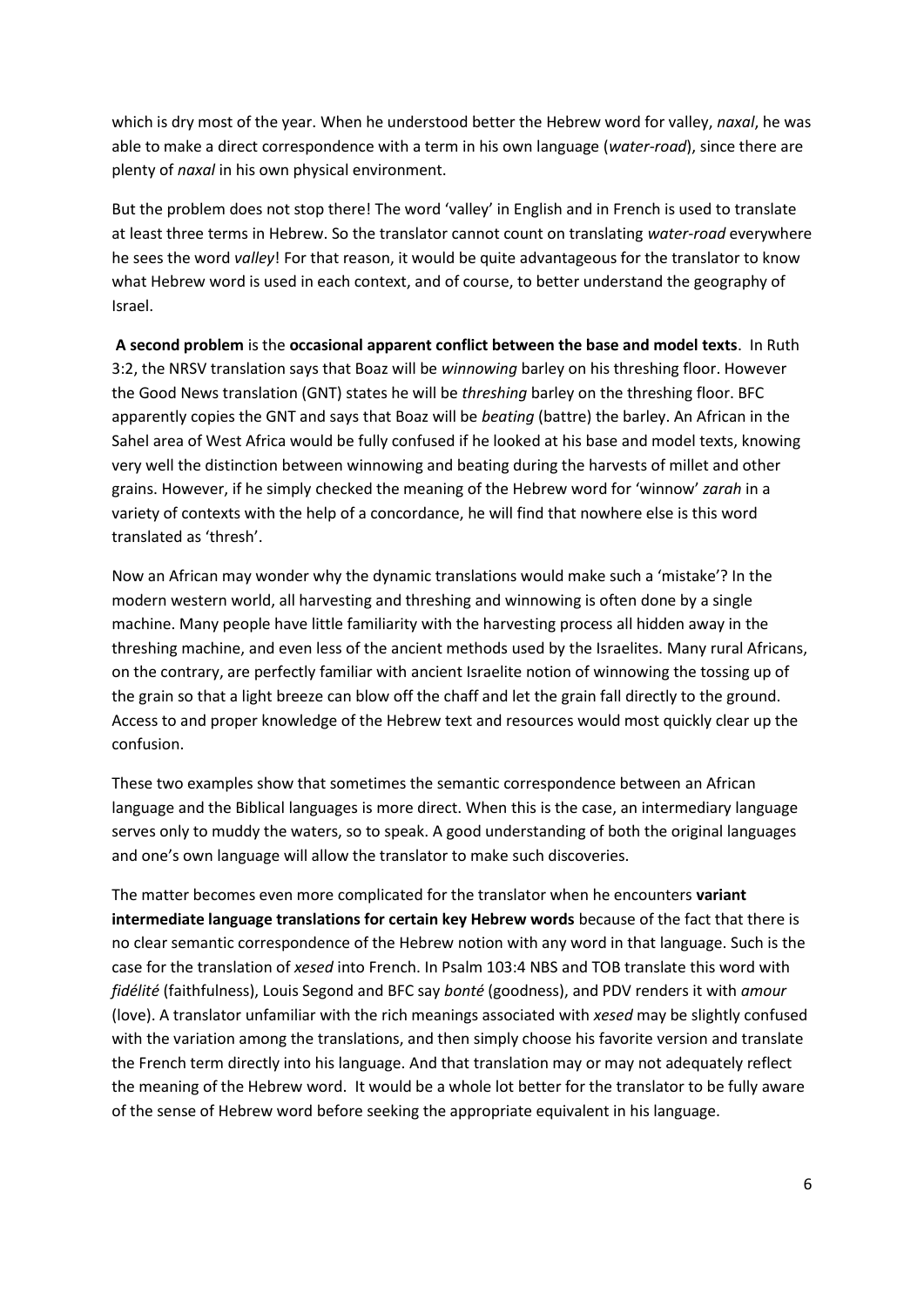Using an intermediary language may also lead to **certain concepts simply being lost in translation**. This can happen for certain grammatical and discourse markers especially those that signal emphatic expressions in the Hebrew language, such *hinneh* (See Ruth 2:4; 3:2), word order change (See Ruth 2:4; 3:2), or the infinitive absolute (See Exodus 21:15-17). With a better understanding of the Hebrew, the translator will be able find the most appropriate term or expression in his own language.

#### *2 Gain better understanding of the textual and interpretational problems*

Another problem which becomes more acute with the increasing variety of translations in the intermediary languages is the matter of textual problems, particularly in the case of the Old Testament. In French, the base text (either TOB or Segond) and the available model text (BFC or PDV) frequently have differing textual and interpretational decisions. This is especially confusing when the base text is difficult to understand and the model text is not at all helpful in providing understanding for the base text, but instead gives a different interpretation. It is true that footnotes can in some cases help out, but good French commentaries and translation handbooks are lacking for many books of the Old Testament.

For example, in Isaiah 8:6 the TOB French translation talks about people who will **rejoice over** Rezin, while the BFC says that the people will **lose courage** in the face of Rezin…. A little knowledge of the Hebrew and use of the resources will lead the translator to realize that the Hebrew words behind these expressions have a similar pronunciation but a different spelling<sup>10</sup>. Knowledge of Hebrew and skills in textual criticism will more quickly allow the translator to understand the problem.

**Another problem is that interpretations in English translations sometimes differ from the interpretations found in French translations.** This makes the task is even more difficult and confusing for the francophone translator who does use English language resources. For example, the word ARUMAH in Judges 9:31 can be understood to be a proper name of a place or the expression meaning 'in secret'. English translations tend to follow the first interpretation<sup>11</sup> while the French translations follow the second<sup>12</sup>. Even the interlinear Hebrew English and French glosses follow along this divide<sup>13</sup>!

**.** 

<sup>10</sup> The Hebrew words for j*oy* and *melt* have essentially the same pronunciation, *masos*, but different spellings, since there are two letters for the sound 's' in the Hebrew language. The Hebrew Massoretes text, which is the base Hebrew text for translation, uses the spelling for *joy*, but the context and other factors have led a number of translations to interpret the sense of *melt in fear* .

 $11$  NRSV, GNT, NET and other English translations.

 $12$  TOB, FC, PDV, NBS, Jérusalem, Semeur, Segond family of translations and a few English translations KJV, ESV, and NIV.

<sup>&</sup>lt;sup>13</sup> Fortunately, some English handbooks including the forthcoming Judges handbook, does remark on the variant interpretations between French and English.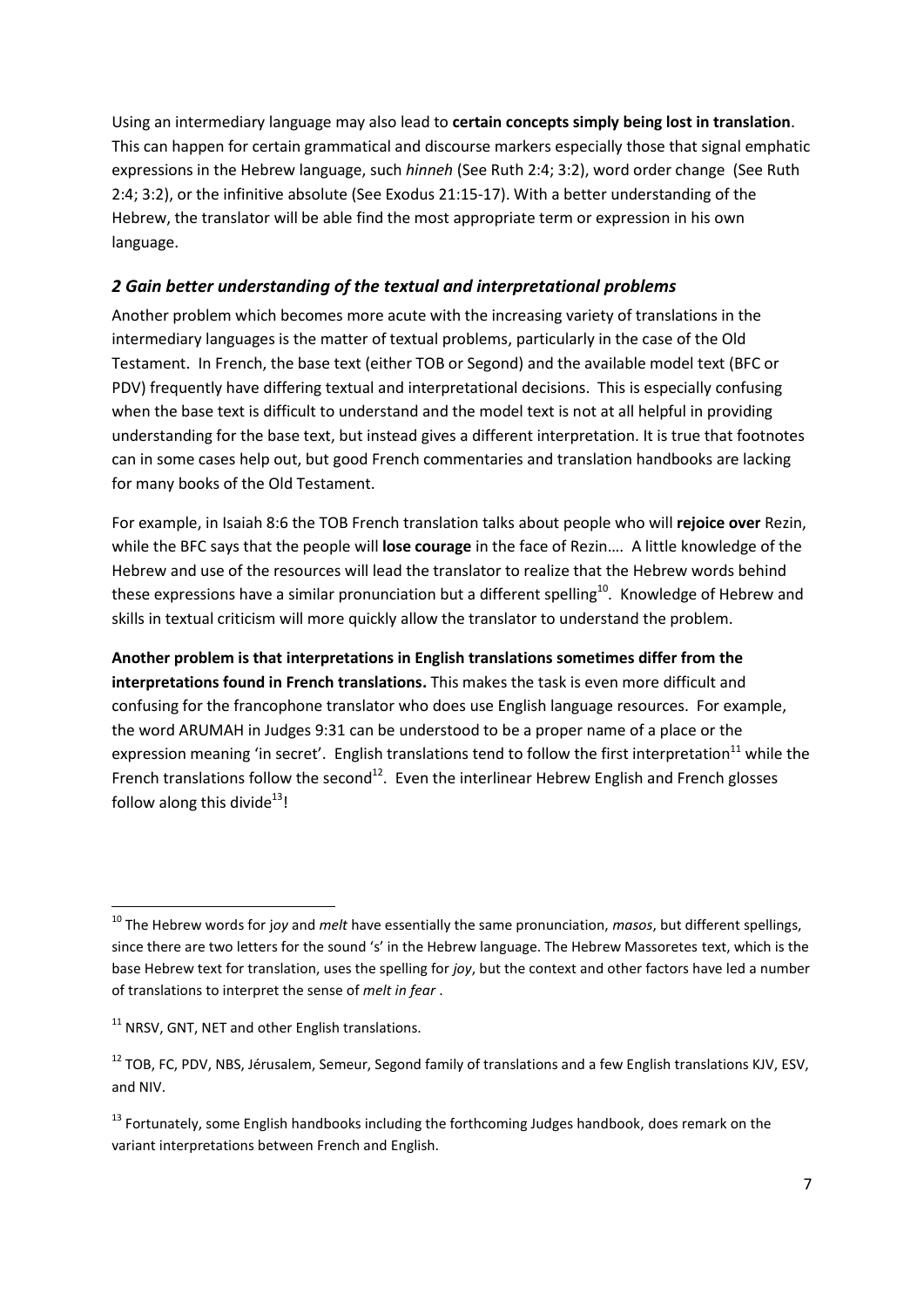The more the translator has some understanding of Hebrew and how textual problems and interpretations can be handled, the better he can come to an understanding of the issue, and make an informed interpretational choice for his translation.

#### *Produce a higher quality and critically acceptable translation*

Attention to these kinds of issues will ultimately lead to a higher quality translation. This is especially important for African languages spoken by millions of people. Not only would such a quality be appreciated and lead to better comprehension, model translations in major African languages can be used more effectively as guides to those translators of minority languages.

### *Translating from the Biblical languages: the problems*

While there is no real question as to the value of translating from the Biblical languages, some understandable questions and objections have been raised. And in order to see the way forward, we must consider them seriously.

The **first matter** concerns the question of competence in Biblical languages. It has been argued that a little Hebrew/Greek is worse than none at all, perhaps reflecting Nida's statement that "A little learning is sometimes a dangerous thing even in the hands of a translator" (1947:51). It is true that inadequate training can lead to some undesirable results:

1. **Translators may assume that a literal translation from the Biblical languages is the best**  translation, when in actual fact it could produce a less natural and even incorrect translation<sup>14</sup>.

2. Translators not understanding the complexity of textual problems **may simply assume that a translation which does not follow the Hebrew text is incorrect,** when in actuality; it may have been the best textual choice. The knowledge of the Biblical languages must be accompanied by a competence in understanding and handling textual problems.

3. Knowing a little Hebrew/Greek also cannot eliminate **the potential for misinterpreting idiomatic expressions and cultural information within the text**. If a translator is not aware of the differences between his culture and the culture of the Biblical era, he could make some erroneous interpretations. While there may be some direct semantic correspondence between the original languages and the receptor language, the translator must still be able to know when that is not the case.

The **second objection** is **the amount of time it would take for translators to acquire adequate competence.** Clearly, not only do translators need to know the Biblical languages, they also need to be quite familiar with the content of the Bible and its historical, cultural, and geographical background. They need to know how to handle textual problems in translation. They need to understand the linguistics features of both the original languages and the receptor language, and they need to have a solid competence in principles of translation. For a translator to acquire enough

1

<sup>&</sup>lt;sup>14</sup> This can happen particularly when the translator depends on an interlinear translation for his comprehension of the Hebrew. A better understanding of Hebrew structure and semantics as well as basic translation principles is obviously necessary in order to overcome these incorrect notions.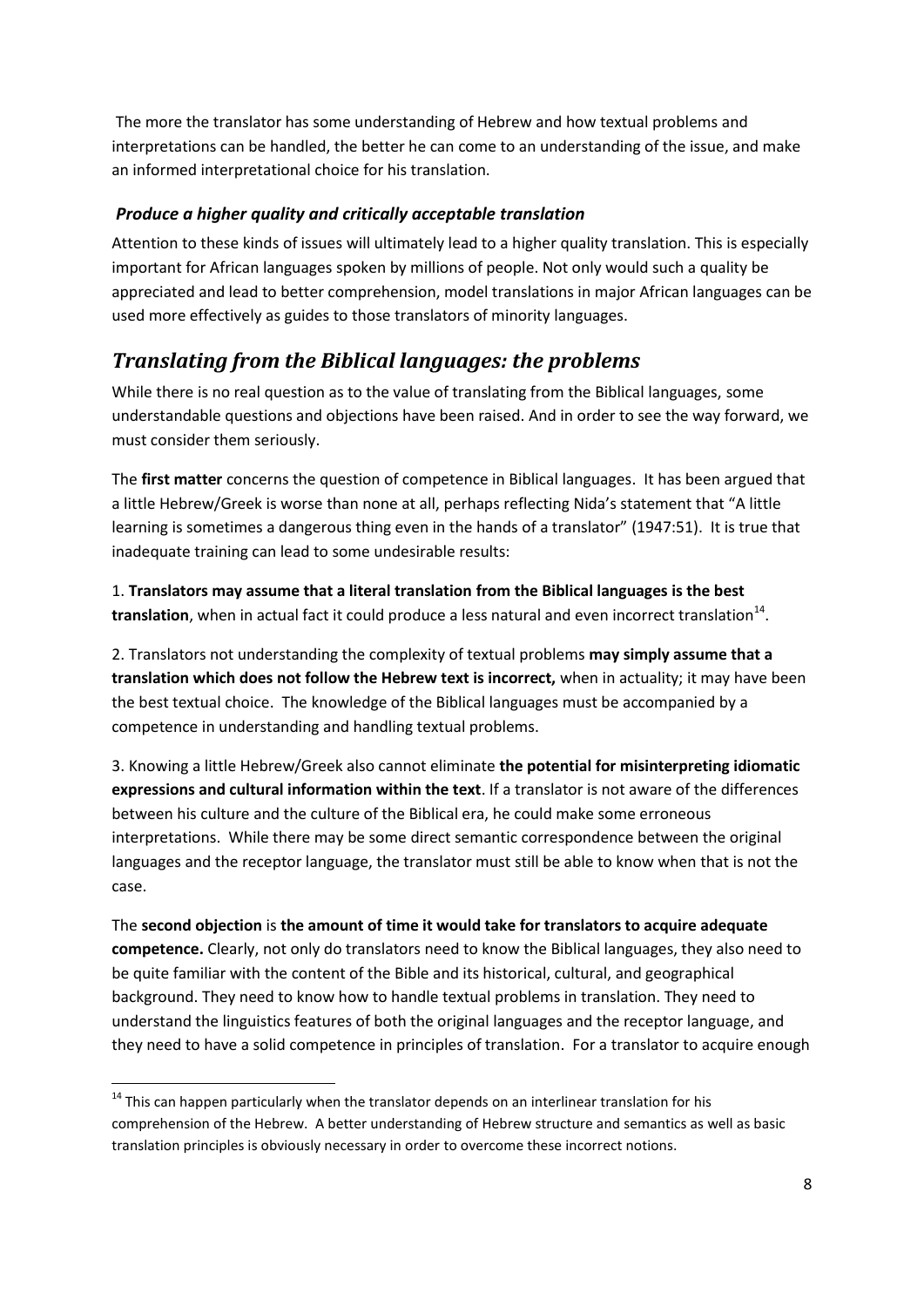knowledge and competence, he would need several years of intensive training at university level. It is rare that translators are hired with this competence, so if a translation organization is committed to this high level of education, it would have to have the time and money to train the translator.

While institutions are available to provide university level intensive training for Bible translators, this kind of training appears to be beyond the scope of some Bible translation institutions in Africa for the possible reasons of financial and time restraints, lack of vision, and in a few cases, lack of competent candidates.

The **third concern** is **the amount of time it could take for a translator to read and pore over the Hebrew or Greek text in the translation process**. One consultant told of a translation team who spent a year studying Hebrew in Israel, and when they came back, the translation process initially slowed down considerably in the zeal to understand the text well, and get the translation right. Translators will need to sort out what is important, and not get bogged down with details, and matters that have already been dealt with by other scholars.

The **fourth problem** is the **potential lack of Biblical language resources and/or training**. In the 1990's, SIL provided Hebrew training for the francophone translators in West Africa and sent them to Israel for further studies. When they returned they each had Hebrew Bibles, but they were fortunate if they had a dictionary. At that time there was no Hebrew-French Interlinear Bible. If they were to use their Hebrew in translation, they had to open their Hebrew Bible and be able to read fluently, which was not the case. As a result, a number of translators and especially those with only elementary Hebrew have not been able to use it at all, especially since the SIL and UBS handbooks did not, as a rule, quote from the Biblical languages. Sending translators to Biblical languages courses does not automatically guarantee that they will be able to use that knowledge.

Recruiting translators that are already Biblical scholars also seems to be a particular challenge. Yorke and Renju (2004: 3) lamented: "It has been usual, for example, to find translations of the Bible into African languages, which have been completed entirely without the personal and prolonged participation of African theologians and biblical scholars *amongst themselves.*" (Italics mine). While there may be a lack of scholars, there are many who could be involved but who are not. The reasons for this situation need to be addressed $^{15}$ .

### *The way forward: how to be practical in seeking the ideal*

How then can we be practical as we seek the ideal ?

1

Ideally, translators should translate from the Biblical languages. This, however, does not mean that they should ignore other respected translations, dictionaries, commentaries, or translation handbooks to help them along. A brief survey of interpretational choices in highly acclaimed French

<sup>&</sup>lt;sup>15</sup> Some reasons are: lack of finances, lack of mobilization of the African churches for the Bible translation task, and in some cases lack of expert knowledge of one's own first language or parents' languages, and lack of motivation of the scholars themselves.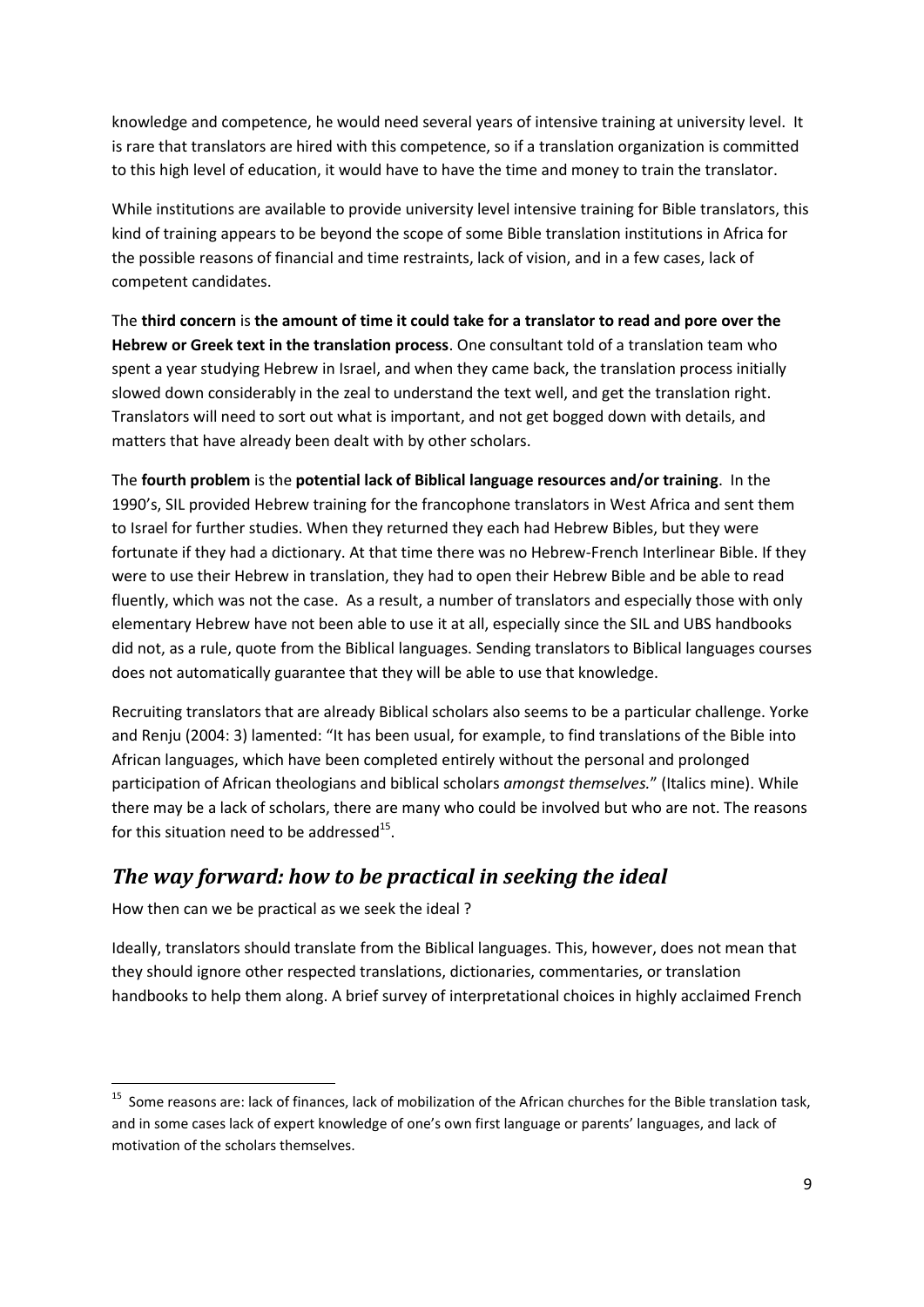and English translations show that the translators consulted other versions, and in many cases, followed them $^{16}$ .

In order for translation projects in Africa to reach this ideal, the following factors need to fall in line:

- 1. Adequate training and qualified personnel
- 2. Resources to facilitate exegesis of the Hebrew and Greek texts
- 3. Enough time

**.** 

- 4. Enough finances
- 5. and a mobilized support base at the heart of the national church structures.

**A church constituency** mobilized for Bible translation is perhaps one of the most important key factors. If African churches are motivated to invest their best qualified personnel and their finances into Bible translation projects, then it will be much easier to achieve the goal of translating from the Biblical languages<sup>17</sup>.

**Training** is absolutely essential for all translators, even those who come with a high level of education and plenty of Hebrew and Greek. While it may not be possible for all translators to participate in a four year training program, there are numerous ways to build up a translator's competence so that they can effectively use any knowledge of Biblical languages, whether small or great, for the benefit of a higher quality translation. One way is to provide **guided reading, exercises, and workshops**, which can be very helpful in building up competence. Once a translator has a basic notion of a Biblical language, each workshop can serve to enforce his competence, with frequent reference to words and phrases in the Biblical language<sup>18</sup>. Manuals on translation principles need to give tips for understanding and translating the expressions in the Biblical languages.

**Source language software** has become a very useful tool, enabling translators to do their own word studies based not on the words of the intermediary language but rather on the Hebrew or Greek words<sup>19</sup>. Training in the use of this concordance feature and the use of dictionaries<sup>20</sup> will help the

<sup>17</sup> Bible Societies will not be complaining that they do not have the money for hiring university trained persons as translators, and neither will churches resort to offering candidates with 'free time' and few qualifications. In the last few years, there have been efforts at raising awareness of the vital importance of Bible translation, through developing courses on translation for Bible schools, and through speaking at church organized conferences and workshops at the local, national, and regional level. Bible translation organizations partnering with Theological Faculties in different parts of Africa also contribute to this awareness raising.

<sup>18</sup> For example, a PowerPoint presentation on geographical features can include the Greek and Hebrew names for those features, along with a discussion of the meaning of those words.

<sup>19</sup> This has been the goal of the Paratext software, initially developed by Reinier de Blois of United Bible Societies.

<sup>20</sup> This includes specialized dictionaries on fauna (Hope 2005) and man-made Things (Pritz 2009), which are very helpful in describing and distinguishing in detail specific semantic domains.

<sup>&</sup>lt;sup>16</sup> This shows up when one observes the divergence in interpretation between English and French versions. The English versions tend to follow each other, and the French versions tend to follow each other. In the same vein, the dynamic versions tend to borrow ideas from each other, as we noted above for the Français Courant and the Today's English Version.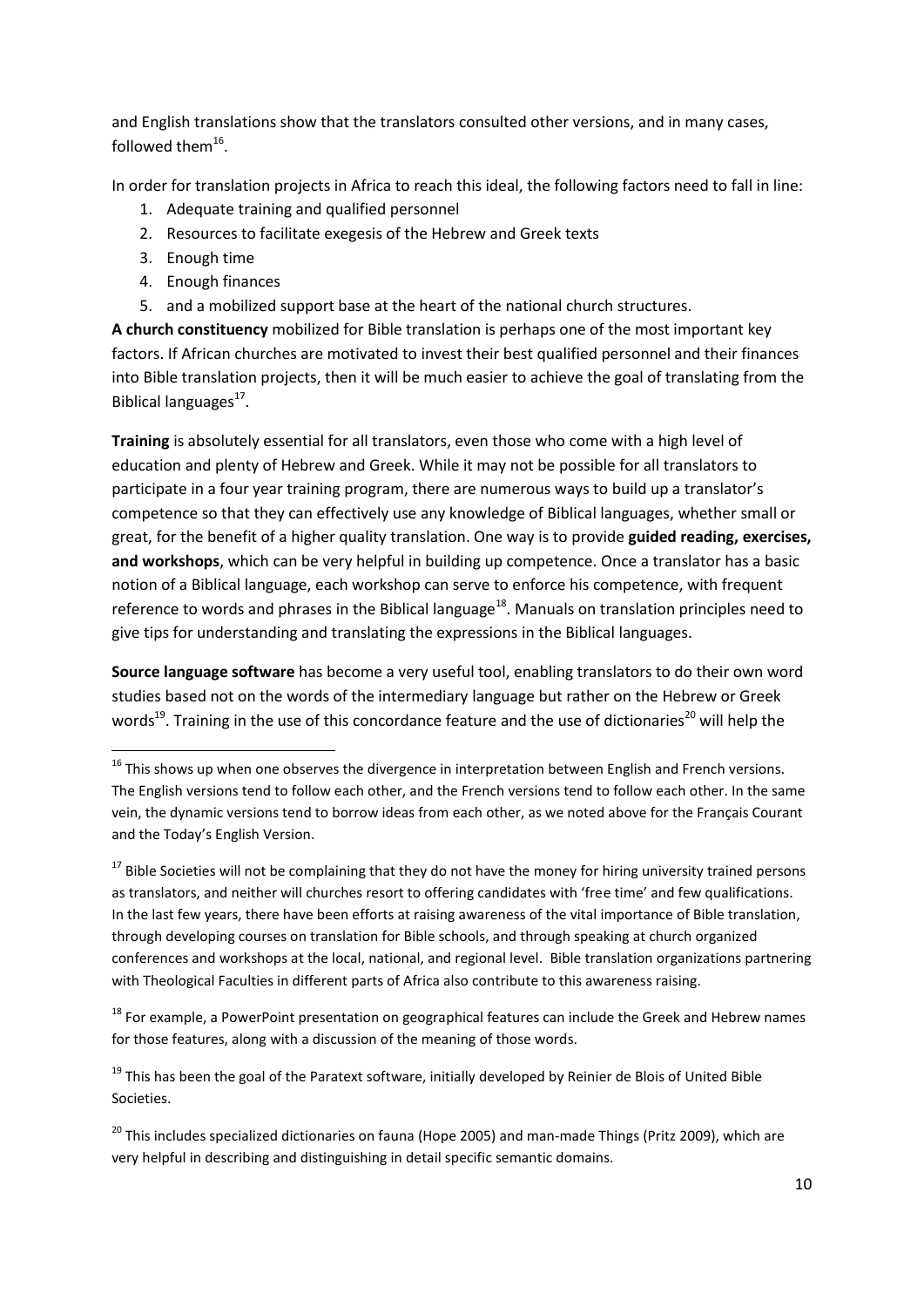translator discover the meanings of the words for himself, which will enable him to think directly of possible translation solutions in his own language.

Comprehension of the Biblical languages would be greatly enhanced if the **original language expressions would be referred to in handbooks** According to Don Slager, editor of the UBS translation handbooks series (personal communication), current handbooks now coming out allow for more transliteration of the Biblical language words in the recognition of the growing competence among translators. He hopes that a new series of handbooks in the future will be geared to those with knowledge of Biblical languages $^{21}$ .

As the translator builds up his knowledge of Hebrew or Greek and applies it to translation, he will initially need **guidance in how to most efficiently use his knowledge for the translation task**, in accordance with the demands of time, finances, and quality. In fact, as Biblical language training becomes more and more an integrated part of the translation training program and resources, the translator will continue to build on his understanding of these languages and on his competence in translation.

## *Concluding thoughts*

**.** 

With proper training and tools, a translator can effectively use Greek and Hebrew knowledge in translation even when his knowledge of the languages is minimal. However, all other factors being equal, the more Hebrew or Greek a translator knows, the better his translation will be.

The key to encouraging orientation towards translating from Biblical languages is the development of resources that empower the translator in this direction, in English but especially in French and Portuguese for the continent of Africa. This is a large challenge, but if translation organizations move ahead with this goal in mind, one can envisage a revolution in the practice of Bible translation across the continent of Africa and beyond, a revolution that will produce Bible translations that will be treasured for many years.

At the same time, the use of the base – model text approach may need to be revisited in the light of these new developments in the Biblical languages and Bible translation practice.

<sup>&</sup>lt;sup>21</sup> Perhaps one intermediate solution could be to create an electronic version of the current series where original language expressions could show up in a hyper linked pop-up window.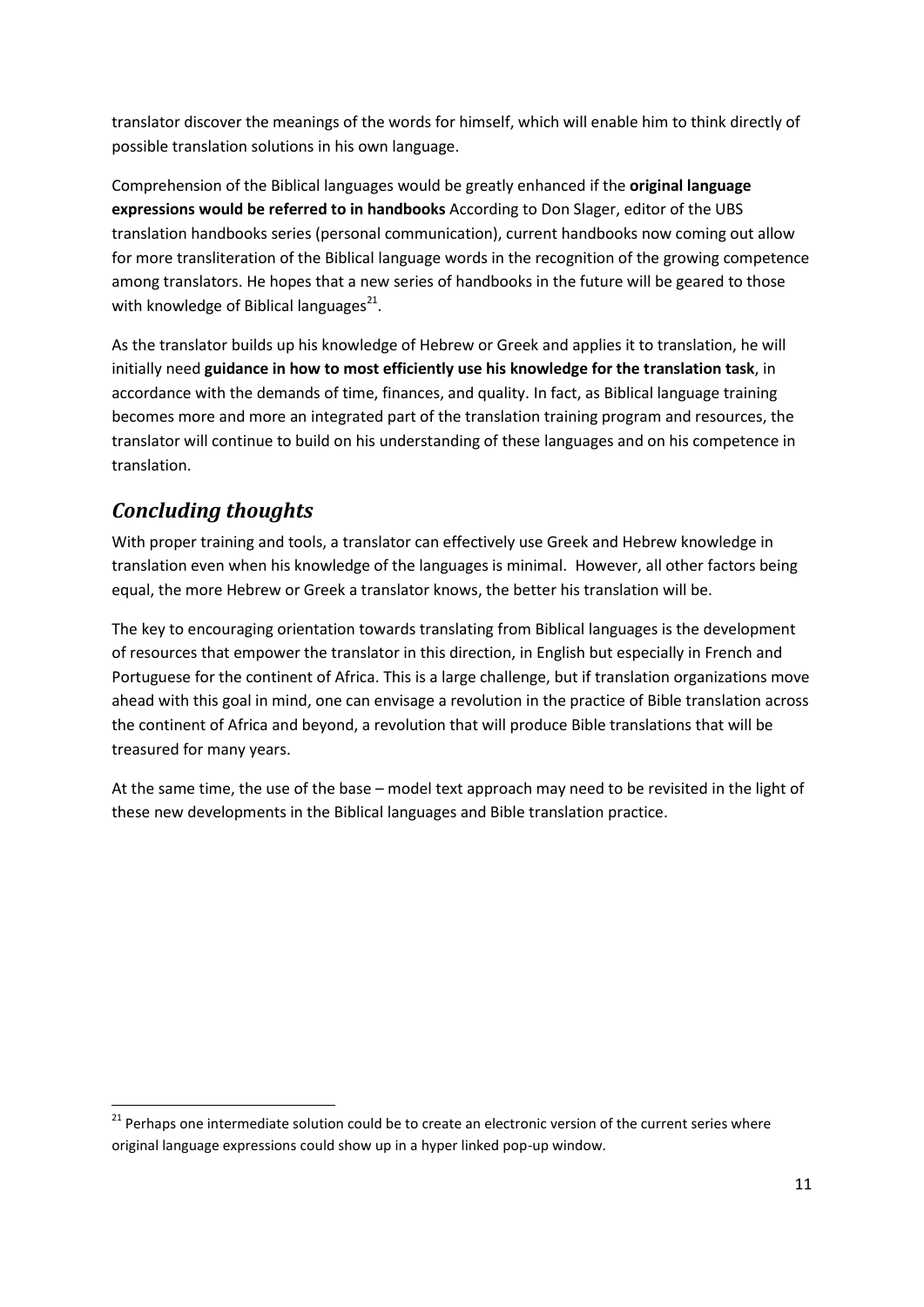### **Bibliography**

Bratcher, Robert G. and Eugene A. Nida. 1961. *A Translator's Handbook on the Gospel of Mark.*  London: United Bible Societies.

Brotzman, Ellis R. 1994. *Old Testament Textual Criticism : A Practical Introduction*. Grand Rapids: Baker Academic.

Ekem, John David Kwamena. 2011. "Early Scriptures of the Gold Coast (Ghana): The Historical, Linguistic, and Theologial Settings of the Gã, Twi, Mfantse, and Ewe Bibles*." History of Bible Translation 2*, American Bible Society. Manchester: St Jerome Publishing.

Faure, Jean. 1978. *Histoire des missions et églises protestantes en afrique occidentale des origines à 1884.* Yaounde : Éditions Clé.

Fehderau, Harold W. 1979. "The Role of Bases and Models in Bible Translation. "*Bible translator 30(4): 401-*414*.*

Fehderau, Harold W. 1984. *Towards Systematic Translation Checking Procedures.* Paper presented at the UBS Translation Workshop in Stuttgart.

Hope, Edward R. 2005. All Creatures Great and Small: Living Things in the Bible. New York: United Bible Societies.

Kenmogne, Michel.2009. *La traduction de la Bible et l'Église: Enjeux et défis pour l'Afrique francophone.* Yaoundé : Éditions CLÉ.

Mojola, Aloo O. 2004. "Post-Colonial Translation theory and the Swahili Bible." In Yorke, L.O.R. and Peter M. Renju, eds. *Bible Translation and African Languages.* Nairobi: Acton Publishers, pages 77- 104.

Newman, Barclay and Eugene A. Nida. 1972. *A Translator's Handbook on the Acts of the Apostles*. New York: United Bible Societies.

Nida, Eugene A. 1947. *Bible Translation*. New York: American Bible Society.

Nida, Eugene A. 1961. *Bible Translating : Analysis of Principles and Procedures, with Special Reference to Aboriginal Languages*. London: United Bible Societies.

Noss, Phillip A. 2004. "Traditions of Scripture Translation : A Pan-African Overview ". In Yorke, L.O.R. and Peter M. Renju, eds. *Bible Translation and African Languages.* Nairobi: Acton Publishers, pages 7-24.

Pritz, Ray. 2009. Works of Their Hands : Man-made Things in the Bible. New York: United Bible Societies.

Schaaf, Ype. 2000. *L'histoire et le Rôle de la Bible en Afrique.* Lavigny (Suisse) : Ed. Groupes Missionnaires.